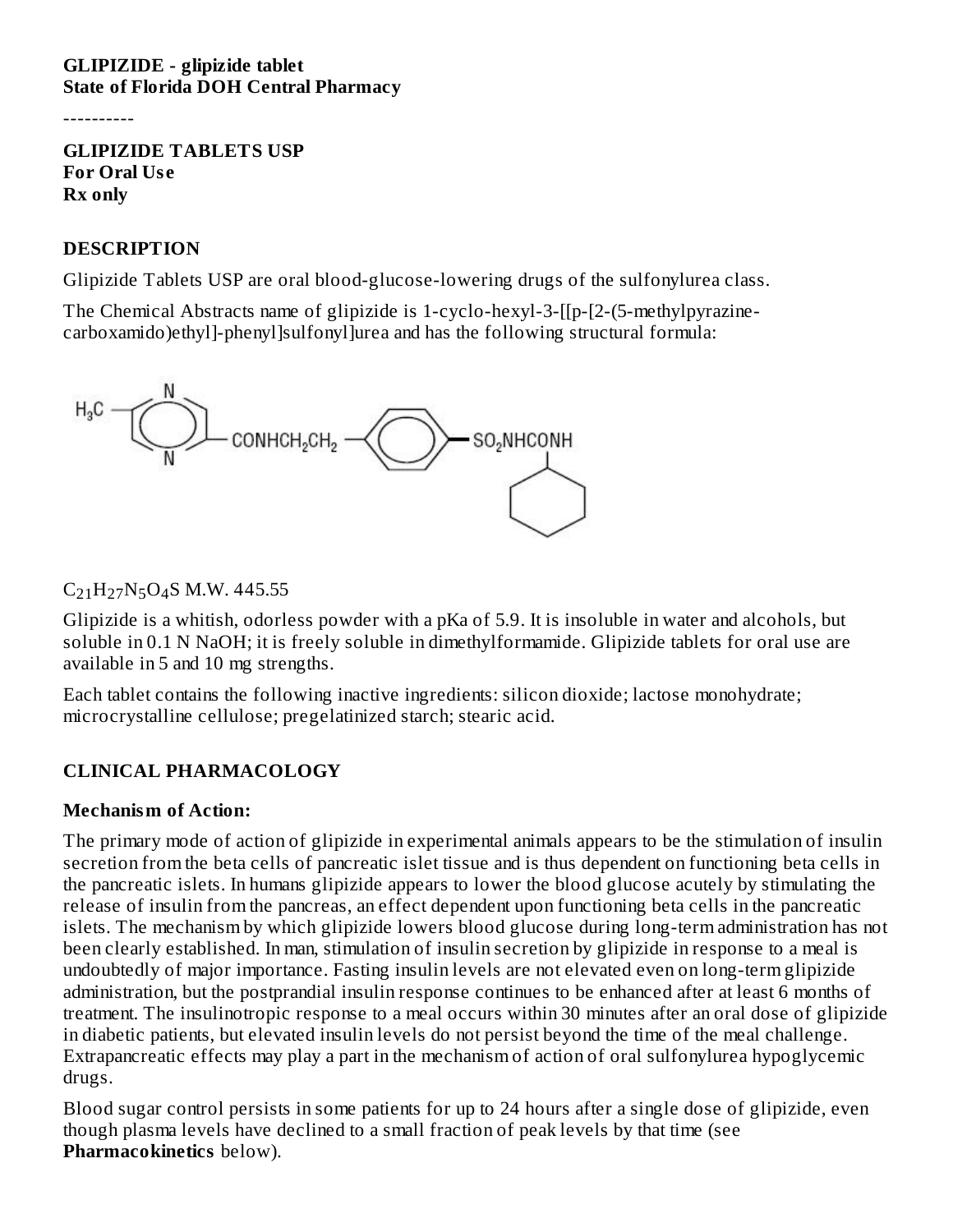Some patients fail to respond initially, or gradually lose their responsiveness to sulfonylurea drugs, including glipizide. Alternatively, glipizide may be effective in some patients who have not responded or have ceased to respond to other sulfonylureas.

### **Other Effects:**

It has been shown that glipizide therapy was effective in controlling blood sugar without deleterious changes in the plasma lipoprotein profiles of patients treated for NIDDM.

In a placebo-controlled, crossover study in normal volunteers, glipizide had no anti-diuretic activity, and, in fact, led to a slight increase in free water clearance.

## **Pharmacokinetics:**

Gastrointestinal absorption of glipizide in man is uniform, rapid, and essentially complete. Peak plasma concentrations occur 1 to 3 hours after a single oral dose. The half-life of elimination ranges from 2 to 4 hours in normal subjects, whether given intravenously or orally. The metabolic and excretory patterns are similar with the two routes of administration, indicating that first-pass metabolism is not significant. Glipizide does not accumulate in plasma on repeated oral administration. Total absorption and disposition of an oral dose was unaffected by food in normal volunteers, but absorption was delayed by about 40 minutes. Thus glipizide was more effective when administered about 30 minutes before, rather than with, a test meal in diabetic patients. Protein binding was studied in serum from volunteers who received either oral or intravenous glipizide and found to be 98 to 99% one hour after either route of administration. The apparent volume of distribution of glipizide after intravenous administration was 11 liters, indicative of localization within the extracellular fluid compartment. In mice no glipizide or metabolites were detectable autoradiographically in the brain or spinal cord of males or females, nor in the fetuses of pregnant females. In another study, however, very small amounts of radioactivity were detected in the fetuses of rats given labeled drug.

The metabolism of glipizide is extensive and occurs mainly in the liver. The primary metabolites are inactive hydroxylation products and polar conjugates and are excreted mainly in the urine. Less than 10% unchanged glipizide is found in the urine.

# **INDICATIONS AND USAGE**

Glipizide Tablets USP are indicated as an adjunct to diet and exercise to improve glycemic control in adults with type 2 diabetes mellitus.

### **CONTRAINDICATIONS**

Glipizide tablets are contraindicated in patients with:

- 1. Known hypersensitivity to the drug.
- 2. Type 1 diabetes mellitus, diabetic ketoacidosis, with or without coma. This condition should be treated with insulin.

### **WARNINGS**

### **SPECIAL WARNING ON INCREASED RISK OF CARDIOVASCULAR MORTALITY:**

**The administration of oral hypoglycemic drugs has been reported to be associated with increas ed cardiovas cular mortality as compared to treatment with diet alone or diet plus insulin. This warning is bas ed on the study conducted by the University Group Diabetes Program (UGDP), a long-term prospective clinical trial designed to evaluate the effectiveness of glucos elowering drugs in preventing or delaying vas cular complications in patients with non-insulindependent diabetes. The study involved 823 patients who were randomly assigned to one of four**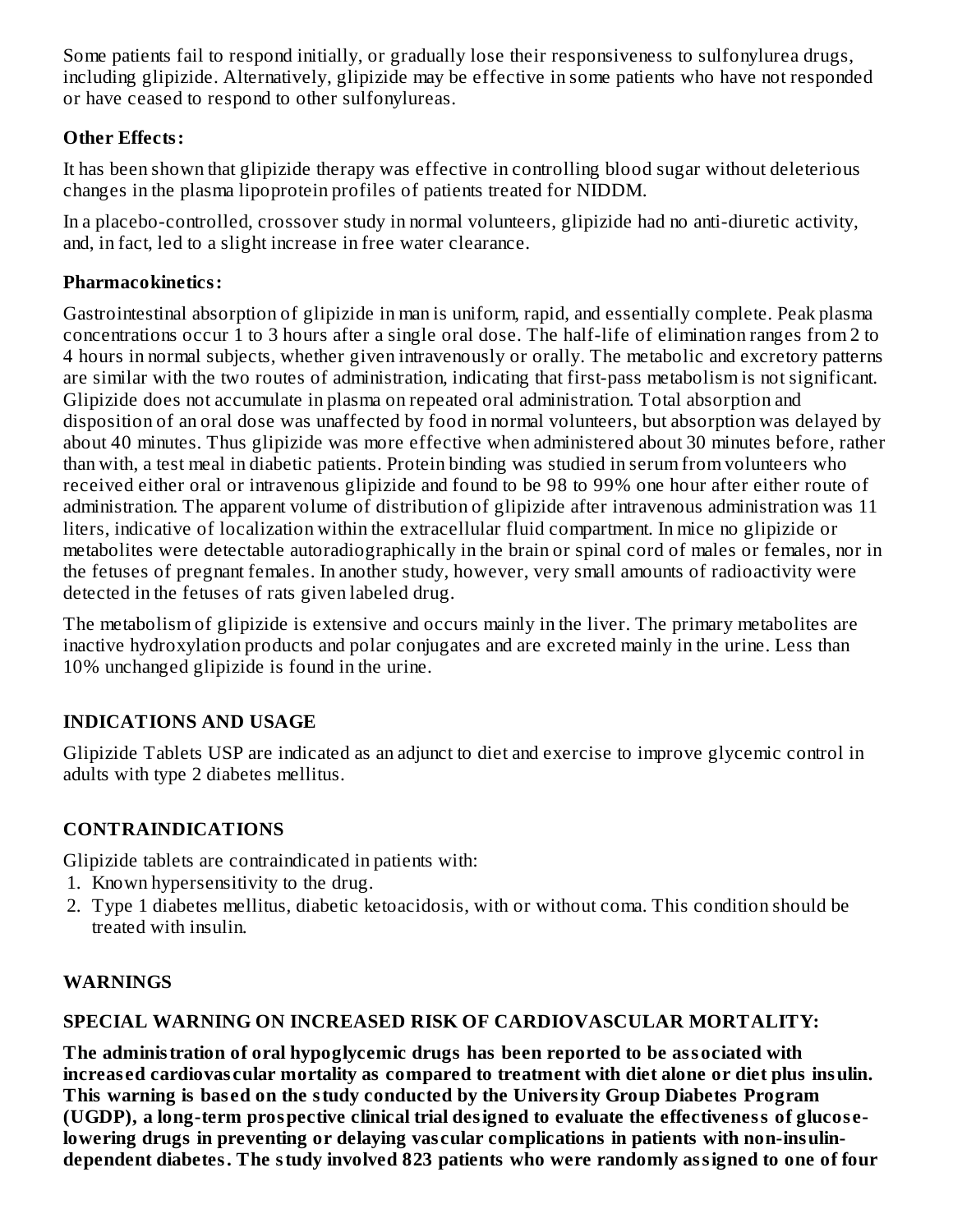**treatment groups (***Diabetes***, 19, supp. 2:747-830, 1970). UGDP reported that patients treated for** 5 to 8 years with diet plus a fixed dose of tolbutamide (1.5 grams per day) had a rate of **cardiovas cular mortality approximately 2 1/2 times that of patients treated with diet alone. A significant increas e in total mortality was not obs erved, but the us e of tolbutamide was dis continued bas ed on the increas e in cardiovas cular mortality, thus limiting the opportunity for the study to show an increas e in overall mortality. Despite controversy regarding the interpretation of thes e results, the findings of the UGDP study provide an adequate basis for this warning. The patient should be informed of the potential risks and advantages of glipizide and of alternative modes of therapy.**

**Although only one drug in the sulfonylurea class (tolbutamide) was included in this study, it is prudent from a safety standpoint to consider that this warning may also apply to other oral** hypoglycemic drugs in this class, in view of their close similarities in mode of action and chemical **structure.**

#### **PRECAUTIONS**

#### **General**

#### **Macrovas cular Outcomes:**

There have been no clinical studies establishing conclusive evidence of macrovascular risk reduction with glipizide or any other anti-diabetic drug.

#### **Renal and Hepatic Dis eas e:**

The metabolism and excretion of glipizide may be slowed in patients with impaired renal and/or hepatic function. If hypoglycemia should occur in such patients, it may be prolonged and appropriate management should be instituted.

#### **Hypoglycemia:**

All sulfonylurea drugs are capable of producing severe hypoglycemia. Proper patient selection, dosage, and instructions are important to avoid hypoglycemic episodes. Renal or hepatic insufficiency may cause elevated blood levels of glipizide and the latter may also diminish gluconeogenic capacity, both of which increase the risk of serious hypoglycemic reactions. Elderly, debilitated or malnourished patients, and those with adrenal or pituitary insufficiency are particularly susceptible to the hypoglycemic action of glucose-lowering drugs. Hypoglycemia may be difficult to recognize in the elderly, and in people who are taking beta-adrenergic blocking drugs. Hypoglycemia is more likely to occur when caloric intake is deficient, after severe or prolonged exercise, when alcohol is ingested, or when more than one glucose-lowering drug is used.

#### **Loss of Control of Blood Glucos e:**

When a patient stabilized on any diabetic regimen is exposed to stress such as fever, trauma, infection, or surgery, a loss of control may occur. At such times, it may be necessary to discontinue glipizide and administer insulin.

The effectiveness of any oral hypoglycemic drug, including glipizide, in lowering blood glucose to a desired level decreases in many patients over a period of time, which may be due to progression of the severity of the diabetes or to diminished responsiveness to the drug. This phenomenon is known as secondary failure, to distinguish it from primary failure in which the drug is ineffective in an individual patient when first given.

#### **Laboratory Tests:**

Blood and urine glucose should be monitored periodically. Measurement of glycosylated hemoglobin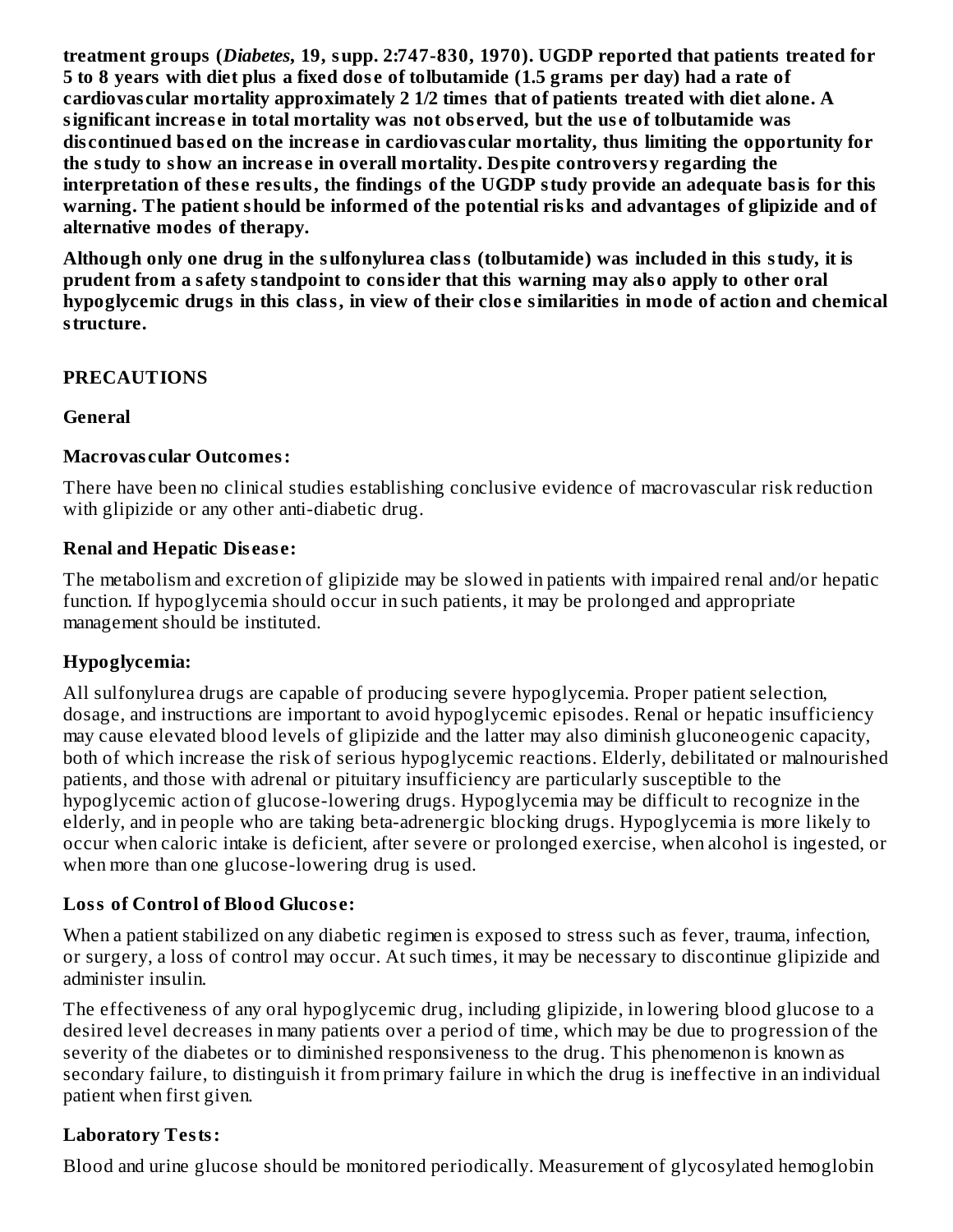may be useful.

#### **Information for Patients:**

Patients should be informed of the potential risks and advantages of glipizide and of alternative modes of therapy. They should also be informed about the importance of adhering to dietary instructions, of a regular exercise program, and of regular testing of urine and/or blood glucose.

The risks of hypoglycemia, its symptoms and treatment, and conditions that predispose to its development should be explained to patients and responsible family members. Primary and secondary failure should also be explained.

#### **Physician Couns eling Information for Patients:**

In initiating treatment for type 2 diabetes, diet should be emphasized as the primary form of treatment. Caloric restriction and weight loss are essential in the obese diabetic patient. Proper dietary management alone may be effective in controlling the blood glucose and symptoms of hyperglycemia. The importance of regular physical activity should also be stressed, and cardiovascular risk factors should be identified and corrective measures taken where possible. Use of glipizide or other antidiabetic medications must be viewed by both the physician and patient as a treatment in addition to diet and not as a substitution or as a convenient mechanism for avoiding dietary restraint. Furthermore, loss of blood glucose control on diet alone may be transient, thus requiring only short-term administration of glipizide or other antidiabetic medications. Maintenance or discontinuation of glipizide or other antidiabetic medications should be based on clinical judgment using regular clinical and laboratory evaluations.

### **Drug Interactions:**

The hypoglycemic action of sulfonylureas may be potentiated by certain drugs including nonsteroidal anti-inflammatory agents, some azoles, and other drugs that are highly protein bound, salicylates, sulfonamides, chloramphenicol, probenecid, coumarins, monoamine oxidase inhibitors, and beta adrenergic blocking agents. When such drugs are administered to a patient receiving glipizide, the patient should be observed closely for hypoglycemia. When such drugs are withdrawn from a patient receiving glipizide, the patient should be observed closely for loss of control. *In vitro* binding studies with human serum proteins indicate that glipizide binds differently than tolbutamide and does not interact with salicylate or dicumarol. However, caution must be exercised in extrapolating these findings to the clinical situation and in the use of glipizide with these drugs.

Certain drugs tend to produce hyperglycemia and may lead to loss of control. These drugs include the thiazides and other diuretics, corticosteroids, phenothiazines, thyroid products, estrogens, oral contraceptives, phenytoin, nicotinic acid, sympathomimetics, calcium channel blocking drugs, and isoniazid. When such drugs are administered to a patient receiving glipizide, the patient should be closely observed for loss of control. When such drugs are withdrawn from a patient receiving glipizide, the patient should be observed closely for hypoglycemia.

A potential interaction between oral miconazole and oral hypoglycemic agents leading to severe hypoglycemia has been reported. Whether this interaction also occurs with the intravenous, topical, or vaginal preparations of miconazole is not known. The effect of concomitant administration of fluconazole and glipizide has been demonstrated in a placebo-controlled crossover study in normal volunteers. All subjects received glipizide alone and following treatment with 100 mg of fluconazole as a single daily oral dose for 7 days. The mean percentage increase in the glipizide AUC after fluconazole administration was 56.9% (range: 35 to 81).

### **Carcinogenesis, Mutagenesis, Impairment of Fertility:**

A twenty month study in rats and an eighteen month study in mice at doses up to 75 times the maximum human dose revealed no evidence of drug-related carcinogenicity. Bacterial and *in vivo* mutagenicity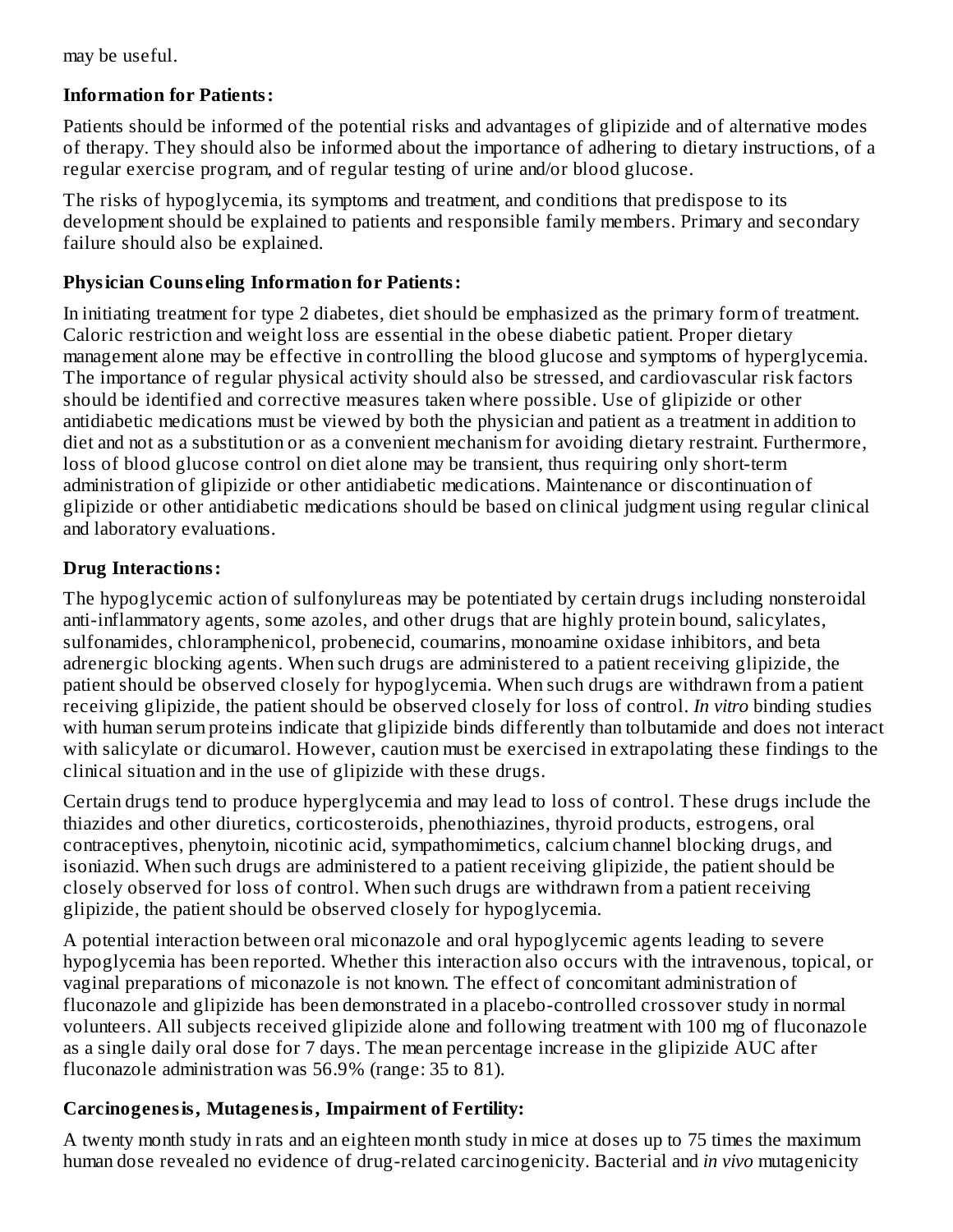tests were uniformly negative. Studies in rats of both sexes at doses up to 75 times the human dose showed no effects on fertility.

## **Pregnancy:**

# *Teratogenic Effects: Pregnancy Category C:*

Glipizide was found to be mildly fetotoxic in rat reproductive studies at all dose levels (5 to 50 mg/kg). This fetotoxicity has been similarly noted with other sulfonylureas, such as tolbutamide and tolazamide. The effect is perinatal and believed to be directly related to the pharmacologic (hypoglycemic) action of glipizide. In studies in rats and rabbits no teratogenic effects were found. There are no adequate and well controlled studies in pregnant women. Glipizide should be used during pregnancy only if the potential benefit justifies the potential risk to the fetus.

Because recent information suggests that abnormal blood glucose levels during pregnancy are associated with a higher incidence of congenital abnormalities, many experts recommend that insulin be used during pregnancy to maintain blood glucose levels as close to normal as possible.

### *Nonteratogenic Effects:*

Prolonged severe hypoglycemia (4 to 10 days) has been reported in neonates born to mothers who were receiving a sulfonylurea drug at the time of delivery. This has been reported more frequently with the use of agents with prolonged half-lives. If glipizide is used during pregnancy, it should be discontinued at least one month before the expected delivery date.

### **Nursing Mothers:**

Although it is not known whether glipizide is excreted in human milk, some sulfonylurea drugs are known to be excreted in human milk. Because the potential for hypoglycemia in nursing infants may exist, a decision should be made whether to discontinue nursing or to discontinue the drug, taking into account the importance of the drug to the mother. If the drug is discontinued and if diet alone is inadequate for controlling blood glucose, insulin therapy should be considered.

### **Pediatric Us e:**

Safety and effectiveness in pediatric patients have not been established.

### **Geriatric Us e:**

A determination has not been made whether controlled clinical studies of glipizide included sufficient numbers of subjects aged 65 and over to define a difference in response from younger subjects. Other reported clinical experience has not identified differences in responses between the elderly and younger patients. In general, dose selection for an elderly patient should be cautious, usually starting at the low end of the dosing range, reflecting the greater frequency of decreased hepatic, renal or cardiac function, and of concomitant disease or other drug therapy.

# **Hemolytic Anemia:**

Treatment of patients with glucose-6-phosphate dehydrogenase (G6PD) deficiency with sulfonylurea agents can lead to hemolytic anemia. Because glipizide belongs to the class of sulfonylurea agents, caution should be used in patients with G6PD deficiency and a non-sulfonylurea alternative should be considered. In postmarketing reports, hemolytic anemia has also been reported in patients who did not have known G6PD deficiency.

# **ADVERSE REACTIONS**

In U.S. and foreign controlled studies, the frequency of serious adverse reactions reported was very low. Of 702 patients, 11.8% reported adverse reactions and in only 1.5% was glipizide discontinued.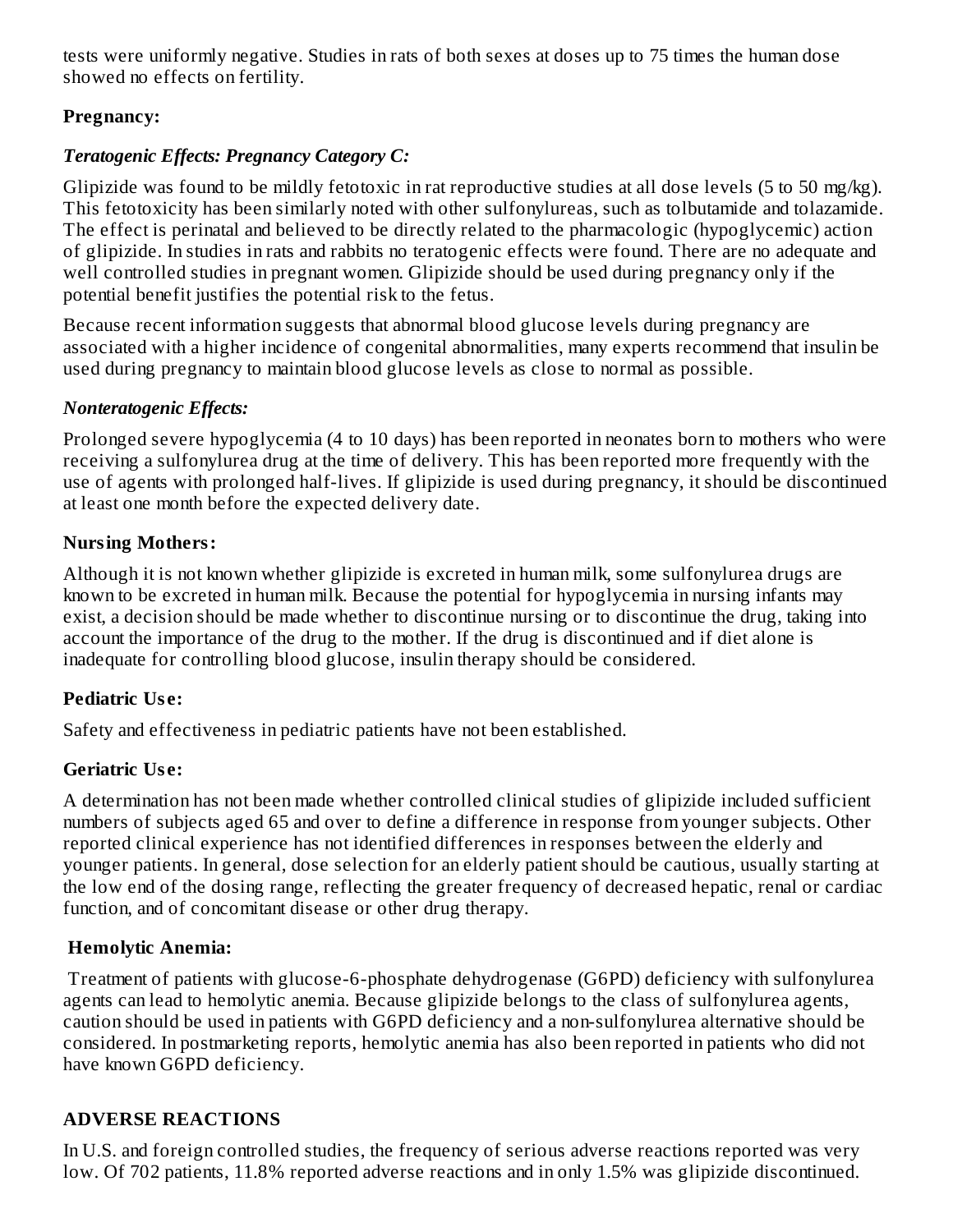#### **Hypoglycemia:** See **PRECAUTIONS** and **OVERDOSAGE** sections.

**Gastrointestinal:** Gastrointestinal disturbances are the most common reactions. Gastrointestinal complaints were reported with the following approximate incidence: nausea and diarrhea, one in seventy; constipation and gastralgia, one in one hundred. They appear to be dose-related and may disappear on division or reduction of dosage. Cholestatic jaundice may occur rarely with sulfonylureas: Glipizide should be discontinued if this occurs.

**Dermatologic:** Allergic skin reactions including erythema, morbilliform or maculopapular eruptions, urticaria, pruritus, and eczema have been reported in about one in seventy patients. These may be transient and may disappear despite continued use of glipizide; if skin reactions persist, the drug should be discontinued. Porphyria cutanea tarda and photosensitivity reactions have been reported with sulfonylureas.

**Hematologic:** Leukopenia, agranulocytosis, thrombocytopenia, hemolytic anemia (see **PRECAUTIONS**), aplastic anemia, and pancytopenia have been reported with sulfonylureas.

**Metabolic:** Hepatic porphyria and disulfiram-like reactions have been reported with sulfonylureas. In the mouse, glipizide pretreatment did not cause an accumulation of acetaldehyde after ethanol administration. Clinical experience to date has shown that glipizide has an extremely low incidence of disulfiram-like alcohol reactions.

**Endocrine Reactions:** Cases of hyponatremia and the syndrome of inappropriate anti-diuretic hormone (SIADH) secretion have been reported with this and other sulfonylureas.

**Mis cellaneous:** Dizziness, drowsiness, and headache have each been reported in about one in fifty patients treated with glipizide. They are usually transient and seldom require discontinuance of therapy.

**Hemolytic Anemia:** Treatment of patients with glucose-6-phosphate dehydrogenase (G6PD) deficiency with sulfonylurea agents can lead to hemolytic anemia. Because glipizide belongs to the class of sulfonylurea agents, caution should be used in patients with G6PD deficiency and a nonsulfonylurea alternative should be considered. In postmarketing reports, hemolytic anemia has also been reported in patients who did not have known G6PD deficiency.

**Laboratory Tests:** The pattern of laboratory test abnormalities observed with glipizide was similar to that for other sulfonylureas. Occasional mild to moderate elevations of SGOT, LDH, alkaline phosphatase, BUN and creatinine were noted. One case of jaundice was reported. The relationship of these abnormalities to glipizide is uncertain, and they have rarely been associated with clinical symptoms.

# **OVERDOSAGE**

There is no well documented experience with glipizide overdosage. The acute oral toxicity was extremely low in all species tested (LD $_{50}$  greater than 4 g/kg).

Overdosage of sulfonylureas including glipizide can produce hypoglycemia. Mild hypoglycemic symptoms without loss of consciousness or neurologic findings should be treated aggressively with oral glucose and adjustments in drug dosage and/or meal patterns. Close monitoring should continue until the physician is assured that the patient is out of danger. Severe hypoglycemic reactions with coma, seizure, or other neurological impairment occur infrequently, but constitute medical emergencies requiring immediate hospitalization. If hypoglycemic coma is diagnosed or suspected, the patient should be given a rapid intravenous injection of concentrated (50%) glucose solution. This should be followed by a continuous infusion of a more dilute (10%) glucose solution at a rate that will maintain the blood glucose at a level above 100 mg/dL. Patients should be closely monitored for a minimum of 24 to 48 hours since hypoglycemia may recur after apparent clinical recovery. Clearance of glipizide from plasma would be prolonged in persons with liver disease. Because of the extensive protein binding of glipizide, dialysis is unlikely to be of benefit.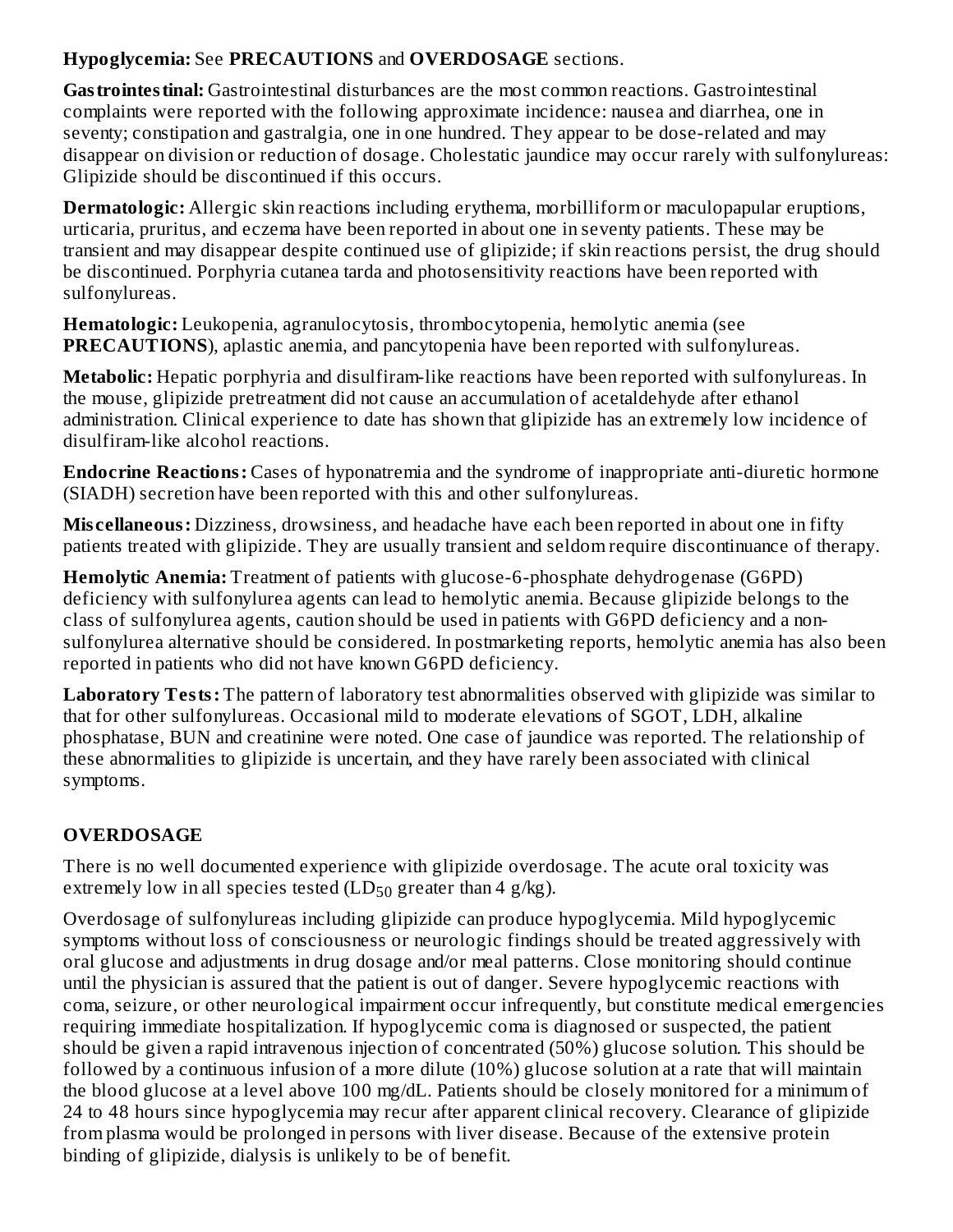#### **DOSAGE AND ADMINISTRATION**

There is no fixed dosage regimen for the management of diabetes mellitus with glipizide or any other hypoglycemic agent. In addition to the usual monitoring of urinary glucose, the patient's blood glucose must also be monitored periodically to determine the minimum effective dose for the patient; to detect primary failure, i.e., inadequate lowering of blood glucose at the maximum recommended dose of medication; and to detect secondary failure, i.e., loss of an adequate blood-glucose-lowering response after an initial period of effectiveness. Glycosylated hemoglobin levels may also be of value in monitoring the patient's response to therapy.

Short-term administration of glipizide may be sufficient during periods of transient loss of control in patients usually controlled well on diet.

In general, glipizide should be given approximately 30 minutes before a meal to achieve the greatest reduction in postprandial hyperglycemia.

# **Initial Dos e:**

The recommended starting dose is 5 mg, given before breakfast. Geriatric patients or those with liver disease may be started on 2.5 mg.

### **Titration:**

Dosage adjustments should ordinarily be in increments of 2.5 to 5 mg, as determined by blood glucose response. At least several days should elapse between titration steps. If response to a single dose is not satisfactory, dividing that dose may prove effective. The maximum recommended once daily dose is 15 mg. Doses above 15 mg should ordinarily be divided and given before meals of adequate caloric content. The maximum recommended total daily dose is 40 mg.

### **Maintenance:**

Some patients may be effectively controlled on a once-a-day regimen, while others show better response with divided dosing. Total daily doses above 15 mg should ordinarily be divided. Total daily doses above 30 mg have been safely given on a b.i.d. basis to long-term patients.

In elderly patients, debilitated or malnourished patients, and patients with impaired renal or hepatic function, the initial and maintenance dosing should be conservative to avoid hypoglycemic reactions (see **PRECAUTIONS** section).

### **Patients Receiving Insulin:**

As with other sulfonylurea-class hypoglycemics, many stable non-insulin-dependent diabetic patients receiving insulin may be safely placed on glipizide. When transferring patients from insulin to glipizide, the following general guidelines should be considered:

For patients whose daily insulin requirement is 20 units or less, insulin may be discontinued and glipizide therapy may begin at usual dosages. Several days should elapse between glipizide titration steps.

For patients whose daily insulin requirement is greater than 20 units, the insulin dose should be reduced by 50% and glipizide therapy may begin at usual dosages. Subsequent reductions in insulin dosage should depend on individual patient response.

Several days should elapse between glipizide titration steps.

During the insulin withdrawal period, the patient should test urine samples for sugar and ketone bodies at least three times daily. Patients should be instructed to contact the prescriber immediately if these tests are abnormal. In some cases, especially when patient has been receiving greater than 40 units of insulin daily, it may be advisable to consider hospitalization during the transition period.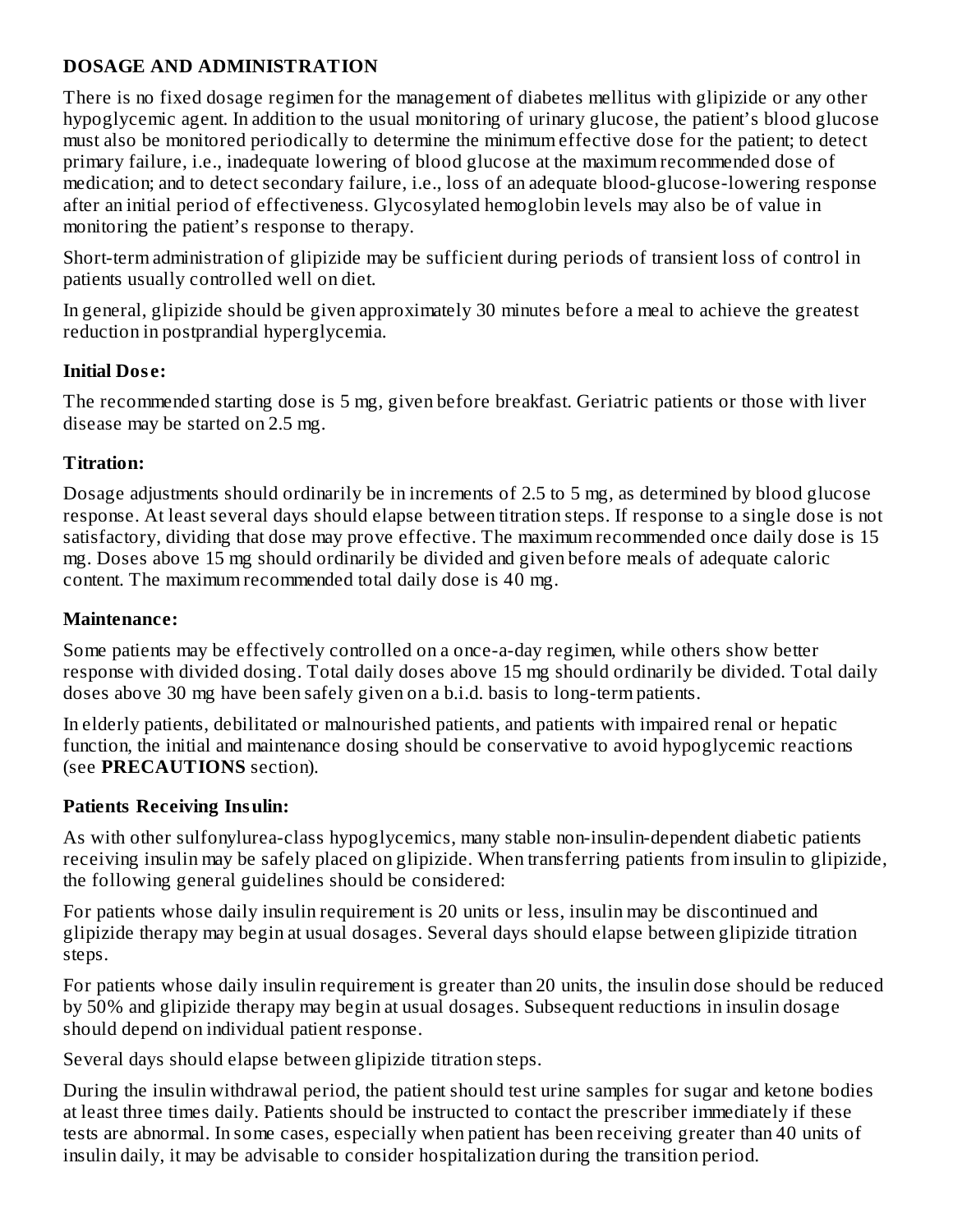#### **Patients Receiving Other Oral Hypoglycemic Agents:**

As with other sulfonylurea-class hypoglycemics, no transition period is necessary when transferring patients to glipizide. Patients should be observed carefully (1 to 2 weeks) for hypoglycemia when being transferred from longer half-life sulfonylureas (e.g., chlorpropamide) to glipizide due to potential overlapping of drug effect.

#### **HOW SUPPLIED**

Glipizide Tablets USP are available as white to off-white, round, flat-faced beveled-edge tablets, bisected & debossed on one side with "9201" and beveled and debossed with

" $\mathcal{I}$ "

on the other side, containing 5 mg of glipizide.

Glipizide Tablets USP are available as white to off-white, round, flat-faced beveled-edge tablets, bisected & debossed on one side with "9200" and beveled and debossed with



on the other side, containing 10 mg of glipizide.

They are supplied by **State of Florida DOH Central Pharmacy** as follows:

| <b>NDC</b>       | Strength        | <b>Quantity/Form</b>            | Color              | <b>Source</b><br>Prod.<br>Code |
|------------------|-----------------|---------------------------------|--------------------|--------------------------------|
| 53808-0257-      | 5 <sub>mg</sub> | 30 Tablets in a Blister<br>Pack | White to off-white | 0172-3649                      |
| 53808-<br>0260-1 | $10 \text{ mg}$ | 30 Tablets in a Blister<br>Pack | White to off-white | 0172-3650                      |

Dispense in a tight, light-resistant container as defined in the USP, with a child-resistant closure (as required).

Store at 20° to 25°C (68° to 77°F) [See USP Controlled Room Temperature].

Manufactured In Ireland By:

IVAX PHARMACEUTICALS IRELAND

Waterford, Ireland

Manufactured For:

TEVA PHARMACEUTICALS USA

Sellersville, PA 18960

This Product was Repackaged By:

**State of Florida DOH Central Pharmacy**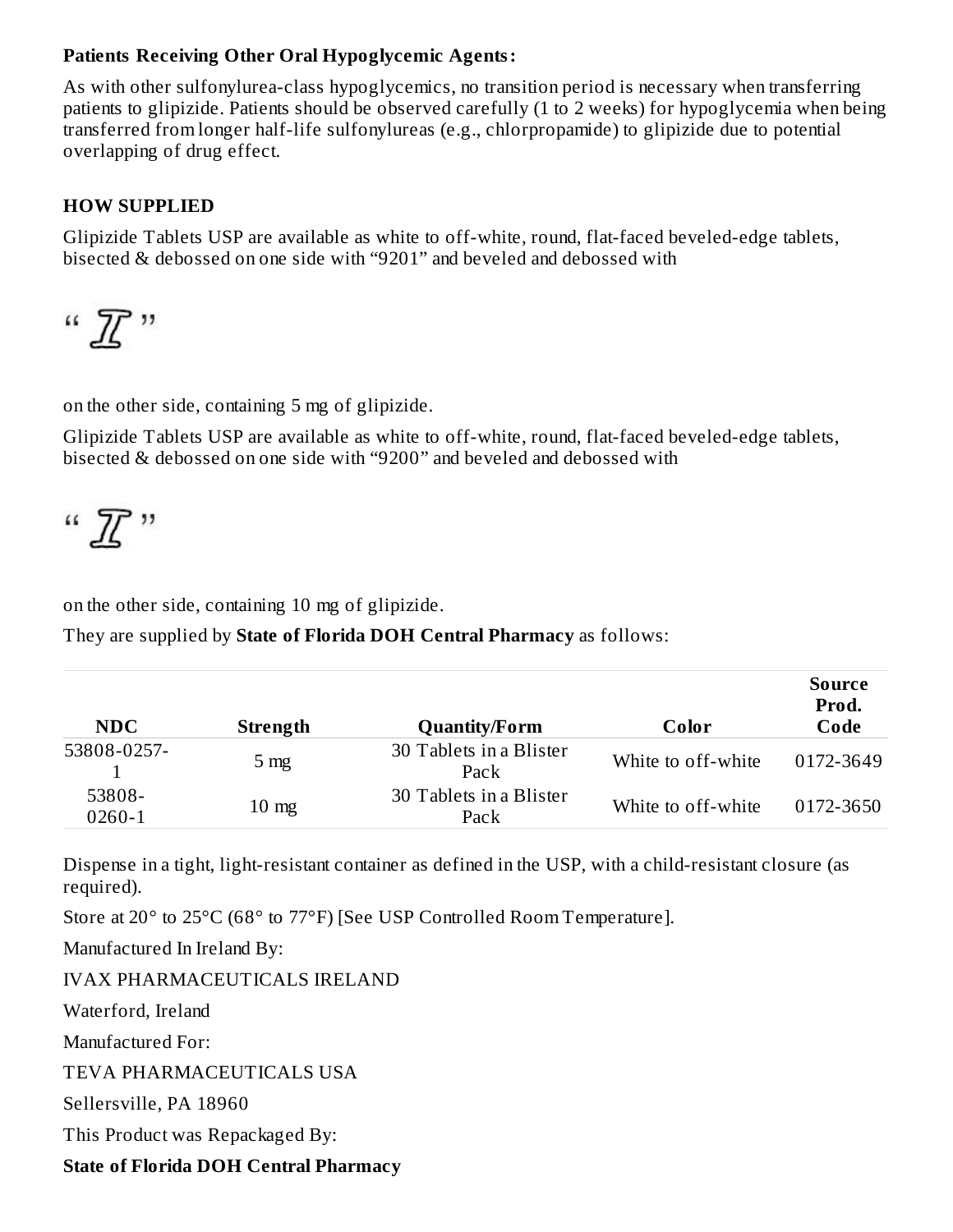104-2 Hamilton Park Drive Tallahassee, FL 32304 United States

#### **PRINCIPAL DISPLAY PANEL**

**Glipizide Tablets 5 mg 30s Label Text NDC** 53808-**0257**-1 Glipizide Tablets USP 5 mg Rx only 30 TABLETS

**PRINCIPAL DISPLAY PANEL**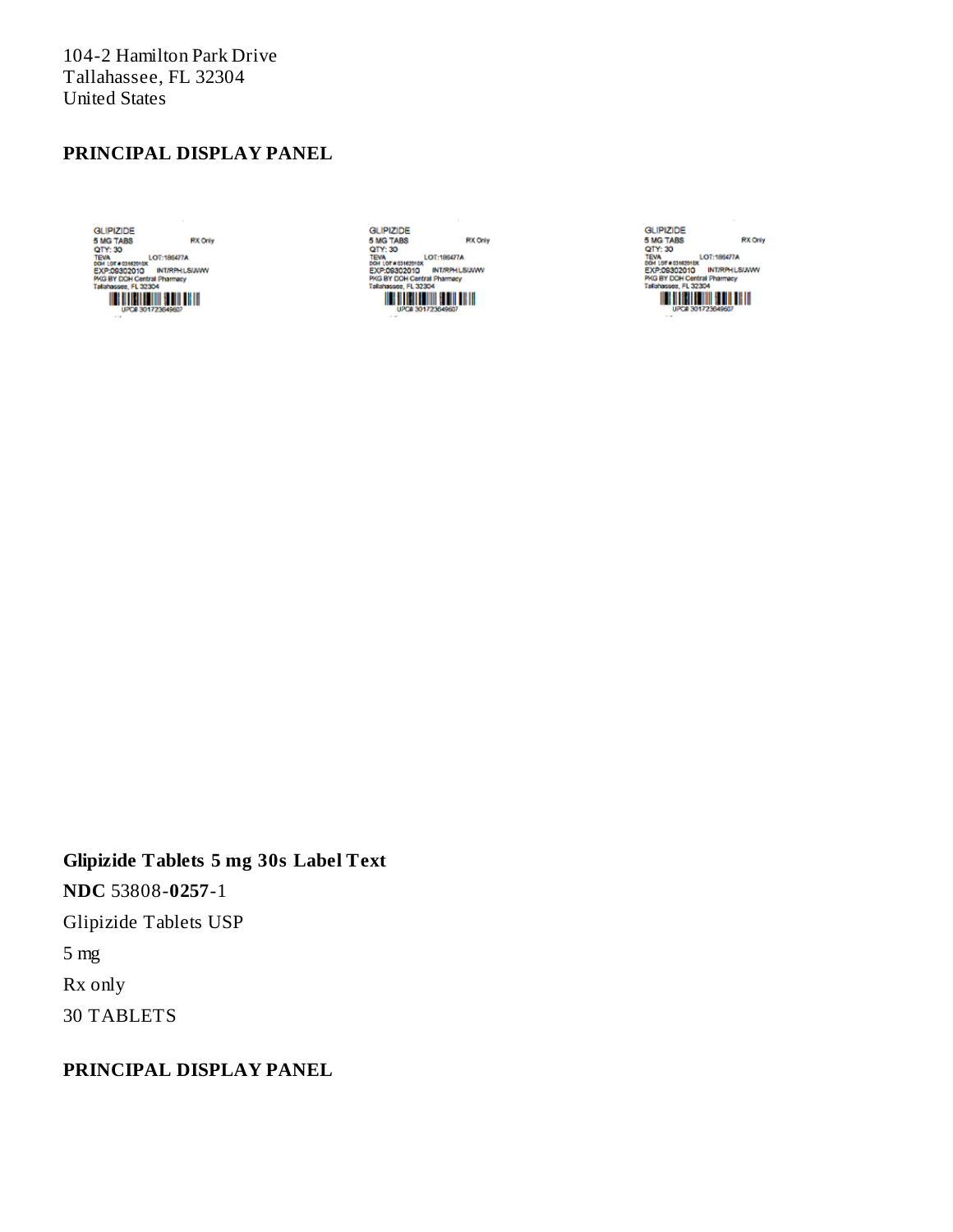# **Glipizide Tablets 10 mg 30s Label Text**

**NDC** 53808--**0260**-1

Glipizide Tablets USP

10 mg

Rx only

30 TABLETS

| <b>GLIPIZIDE</b>                                           |                         |                    |                 |                          |                               |  |  |
|------------------------------------------------------------|-------------------------|--------------------|-----------------|--------------------------|-------------------------------|--|--|
| glipizide tablet                                           |                         |                    |                 |                          |                               |  |  |
|                                                            |                         |                    |                 |                          |                               |  |  |
| <b>Product Information</b>                                 |                         |                    |                 |                          |                               |  |  |
| Product Type                                               | HUMAN PRESCRIPTION DRUG | Item Code (Source) |                 |                          | NDC:53808-0257(NDC:0172-3649) |  |  |
| <b>Route of Administration</b>                             | ORAL                    |                    |                 |                          |                               |  |  |
|                                                            |                         |                    |                 |                          |                               |  |  |
| <b>Active Ingredient/Active Moiety</b>                     |                         |                    |                 |                          |                               |  |  |
|                                                            | <b>Ingredient Name</b>  |                    |                 | <b>Basis of Strength</b> | <b>Strength</b>               |  |  |
| GLIPIZIDE (UNII: X7WDT95N5C) (Glipizide - UNII:X7WDT95N5C) | <b>GLIPIZIDE</b>        |                    | 5 <sub>mg</sub> |                          |                               |  |  |
|                                                            |                         |                    |                 |                          |                               |  |  |
| <b>Inactive Ingredients</b>                                |                         |                    |                 |                          |                               |  |  |
|                                                            | <b>Ingredient Name</b>  |                    |                 |                          | <b>Strength</b>               |  |  |
| SILICON DIO XIDE (UNII: ETJ7Z6XBU4)                        |                         |                    |                 |                          |                               |  |  |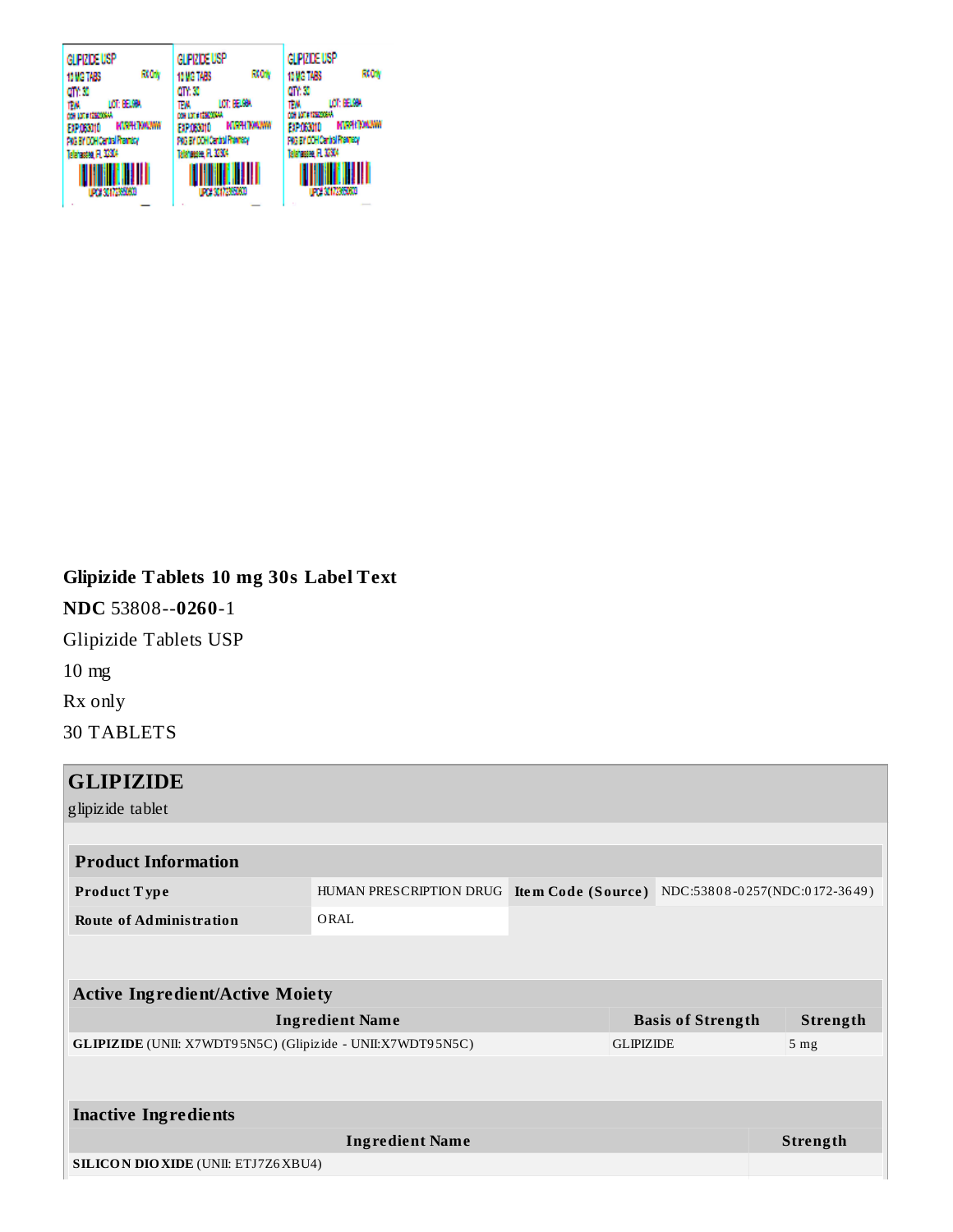| LACTOSE MONOHYDRATE (UNII: EWQ57Q8I5X)          |                            |                                                                          |                             |                             |                          |                           |
|-------------------------------------------------|----------------------------|--------------------------------------------------------------------------|-----------------------------|-----------------------------|--------------------------|---------------------------|
| CELLULOSE, MICRO CRYSTALLINE (UNII: OP1R32D61U) |                            |                                                                          |                             |                             |                          |                           |
| STARCH, CORN (UNII: O8232NY3SJ)                 |                            |                                                                          |                             |                             |                          |                           |
| <b>STEARIC ACID (UNII: 4ELV7Z65AP)</b>          |                            |                                                                          |                             |                             |                          |                           |
|                                                 |                            |                                                                          |                             |                             |                          |                           |
|                                                 |                            |                                                                          |                             |                             |                          |                           |
| <b>Product Characteristics</b>                  |                            |                                                                          |                             |                             |                          |                           |
| Color                                           | WHITE (White to off-white) |                                                                          | <b>Score</b>                |                             |                          | 2 pieces                  |
| <b>Shape</b>                                    | <b>ROUND</b>               |                                                                          | Size                        |                             |                          | 8mm                       |
| Flavor                                          |                            |                                                                          | <b>Imprint Code</b>         |                             |                          | 9201                      |
| <b>Contains</b>                                 |                            |                                                                          |                             |                             |                          |                           |
|                                                 |                            |                                                                          |                             |                             |                          |                           |
|                                                 |                            |                                                                          |                             |                             |                          |                           |
| Packaging                                       |                            |                                                                          |                             |                             |                          |                           |
| <b>Item Code</b><br>#                           |                            | <b>Package Description</b>                                               | <b>Marketing Start Date</b> |                             |                          | <b>Marketing End Date</b> |
| 1 NDC:53808-0257-1                              |                            | 30 in 1 BLISTER PACK                                                     |                             |                             |                          |                           |
|                                                 |                            |                                                                          |                             |                             |                          |                           |
|                                                 |                            |                                                                          |                             |                             |                          |                           |
|                                                 |                            |                                                                          |                             |                             |                          |                           |
| <b>Marketing Information</b>                    |                            |                                                                          |                             |                             |                          |                           |
| <b>Marketing Category</b>                       |                            | <b>Application Number or Monograph Citation</b>                          |                             | <b>Marketing Start Date</b> |                          | <b>Marketing End Date</b> |
| <b>ANDA</b>                                     | ANDA074497                 |                                                                          | 07/01/2009                  |                             |                          |                           |
|                                                 |                            |                                                                          |                             |                             |                          |                           |
|                                                 |                            |                                                                          |                             |                             |                          |                           |
|                                                 |                            |                                                                          |                             |                             |                          |                           |
| <b>GLIPIZIDE</b>                                |                            |                                                                          |                             |                             |                          |                           |
| glipizide tablet                                |                            |                                                                          |                             |                             |                          |                           |
|                                                 |                            |                                                                          |                             |                             |                          |                           |
| <b>Product Information</b>                      |                            |                                                                          |                             |                             |                          |                           |
|                                                 |                            |                                                                          |                             |                             |                          |                           |
| <b>Product Type</b>                             |                            | HUMAN PRESCRIPTION DRUG Item Code (Source) NDC:53808-0260(NDC:0172-3650) |                             |                             |                          |                           |
| <b>Route of Administration</b>                  |                            | ORAL                                                                     |                             |                             |                          |                           |
|                                                 |                            |                                                                          |                             |                             |                          |                           |
|                                                 |                            |                                                                          |                             |                             |                          |                           |
| <b>Active Ingredient/Active Moiety</b>          |                            |                                                                          |                             |                             |                          |                           |
|                                                 |                            | <b>Ingredient Name</b>                                                   |                             |                             | <b>Basis of Strength</b> | Strength                  |
|                                                 |                            | GLIPIZIDE (UNII: X7WDT95N5C) (Glipizide - UNII:X7WDT95N5C)               |                             | <b>GLIPIZIDE</b>            |                          | $10$ mg                   |
|                                                 |                            |                                                                          |                             |                             |                          |                           |
|                                                 |                            |                                                                          |                             |                             |                          |                           |
| <b>Inactive Ingredients</b>                     |                            |                                                                          |                             |                             |                          |                           |
|                                                 |                            | <b>Ingredient Name</b>                                                   |                             |                             |                          | Strength                  |
| <b>SILICON DIO XIDE (UNII: ETJ7Z6 XBU4)</b>     |                            |                                                                          |                             |                             |                          |                           |
| LACTOSE MONOHYDRATE (UNII: EWQ57Q8I5X)          |                            |                                                                          |                             |                             |                          |                           |
| CELLULOSE, MICRO CRYSTALLINE (UNII: OP1R32D61U) |                            |                                                                          |                             |                             |                          |                           |
| STARCH, CORN (UNII: O8232NY3SJ)                 |                            |                                                                          |                             |                             |                          |                           |
| <b>STEARIC ACID (UNII: 4ELV7Z65AP)</b>          |                            |                                                                          |                             |                             |                          |                           |

**Product Characteristics**